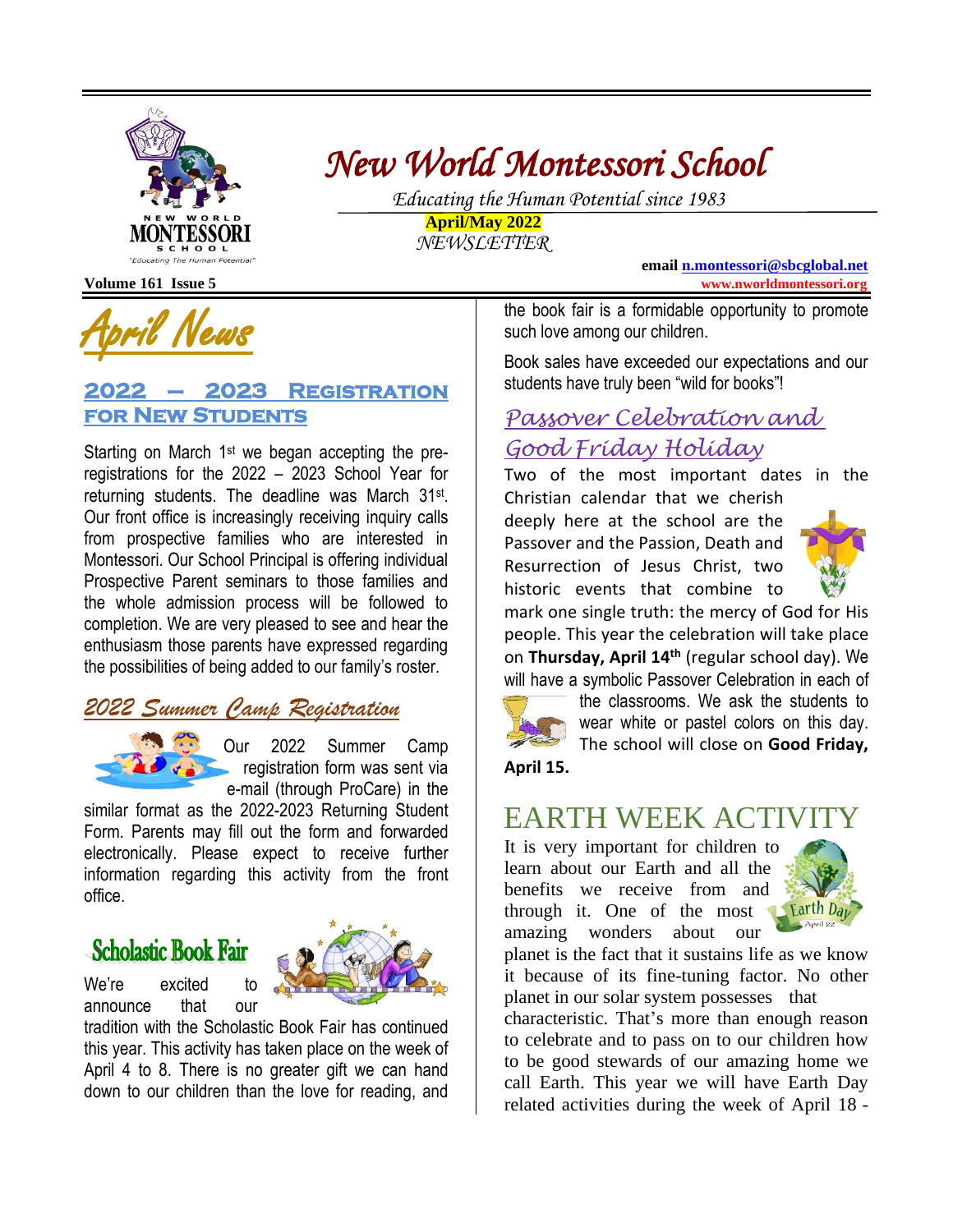### **2 N.W.M.S. News**

22. This week is free dress week. More information will be sent home from your child(ren)'s respective environments.

## *April Staff Development Day*

Our April Staff Development Day will take place at the end of the Earth Week activities on Friday, April 22 nd. It is a regular school day schedule with **NO AFTER SCHOOL CARE**.

#### *Parent/Teacher Conferences*



The second semester Parent/Teacher Conferences are scheduled for April 28<sup>th</sup> & 29<sup>th</sup>. Upper Elementary

students will observe a regular scheduled school day and no lunch will be provided for these students. Please pack a well-balanced and nutritious meal for your child on both days. **ONLY** infant Community, Children's House and Lower Elementary environments will have conferences. Please contact the front office to schedule your child(ren)'s conference.



*Stanford Achievement Tests* - The



students in Upper Elementary level will take the Stanford Achievement Tests the week of May 2<sup>nd</sup>. Please make sure your child gets a good night sleep and begins a new

day with a nutricious breakfast during this week. We are proud to say that our students have been very successful in the past, and we are confident this trend will continue.

Teachers' Appreciation Week – May 9 thru 13

Although, Teacher's Appreciation Week officially falls on the week of May 2nd, the school will observe it on the week of May 9<sup>th</sup>



whose key roles include guiding the students academically, socially and emotionally throughout the school year. Once again, a big "thanks" go out to these dedicated professionals!!

#### *Last Day of School*

The last day of school for the 2021 -22 School Year will be Thursday, May 26



which will be a regular day schedule. Each class will send information on the activities for this last day.

**NOTE**: *No uniforms are required during the last week of school.*

# **Graduation Day on May 27 Rehearsal**



All graduates, Children's House (kindergarten year) and sixth grade, are required to attend rehearsal at Missio Dei Church located at 11601 Montwood Dr. (corner with Lee Blvd.) Friday, May 27 from 9:00 to 11:00 a.m.

**Ceremonies** The Graduation Ceremony will take place the same day Friday, May 27 at 6:00 p.m. at the same location. Graduates are asked to be at the church by 5:30 p.m.. The doors will open to families 15 minutes prior to the ceremony.

### *Summer Camp – June 6 – July 15.*

Come join us for a fun and educational summer for everyone! We will offer the Montessori Program combined with arts and crafts, Spanish, reading, music, and other fun activities. If any changes take place, we will inform you with any updates.

*Remember: Summer Camp from June 6 – July 15. See you there!*

Save 7% on Yearly Tuition Pay up-front BEFORE June 30, 2022.